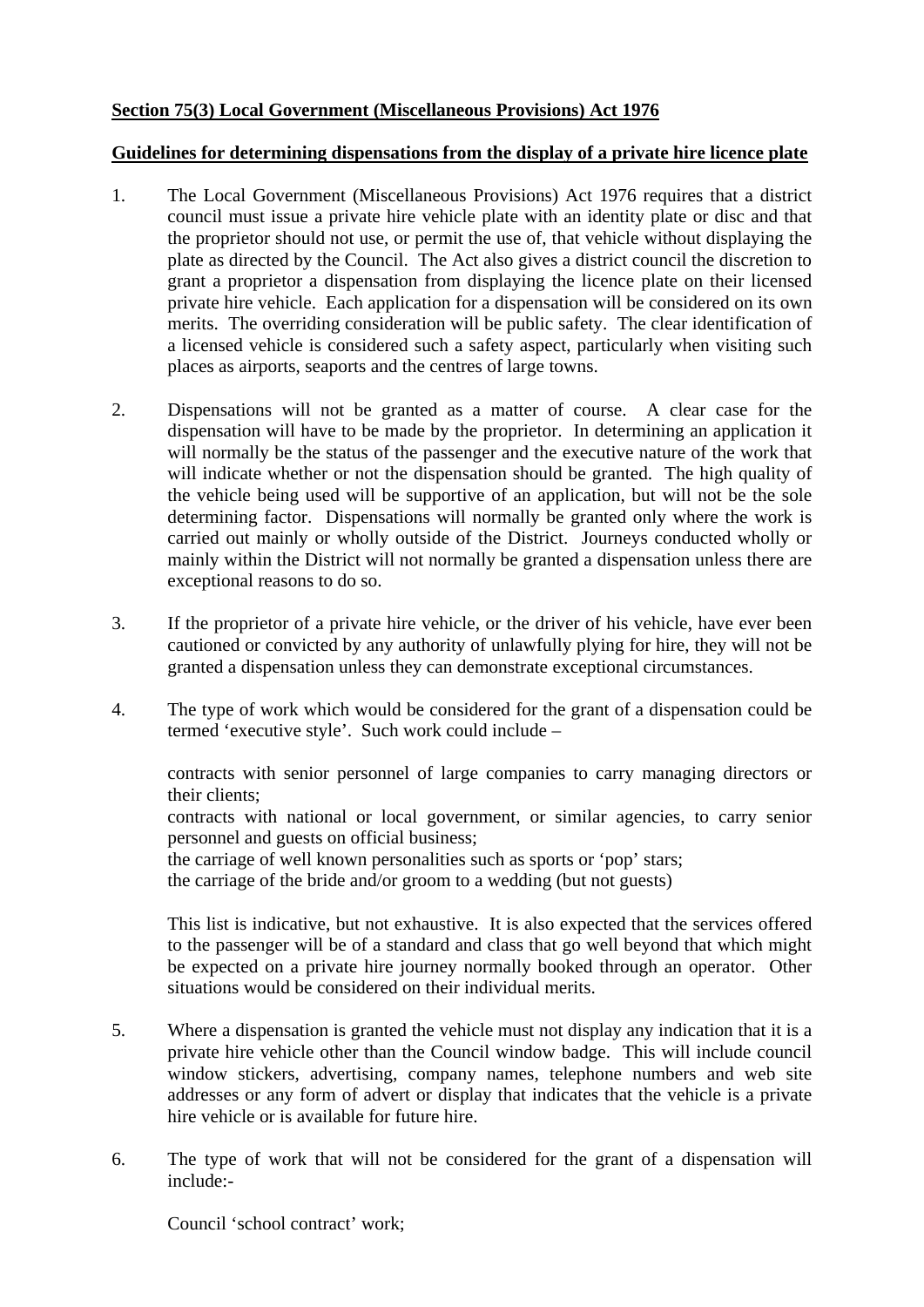Journeys to airports, seaports or railway stations, unless part of a journey covered by a dispensation; (It is considered that the proper display of licences plates and Council door stickers is a safety feature when arriving at such venues, particularly in the current climate of a possible terrorist attacks)

 Theatre journeys or sporting events unless stipulated on the dispensation; 'Hen' and 'Stag' nights.

 This list is indicative, but not exhaustive. In exceptional circumstances, where it can be shown that a particular journey of this nature warrants a dispensation, due consideration will be given to an application.

7. During the period of exemption two way radios must not be used or on display inside the vehicle.

## **For a vehicle to qualify as an Exempt vehicle, the following additional Conditions will also apply:**

- 1. The decision to grant or refuse an exemption for the display of the current private hire licence plates and window stickers will be that of the Chief Housing and Public Protection Officer.
- 2. To qualify as Exempt, the vehicle would be luxurious and of a higher specification than standard model vehicles. It would also be relatively new, ideally under 3 years old (though age will not preclude the licensing of a vehicle in exceptionally good condition) and be of suitable size, appearance and design.
- 3. Any bookings for the undertaking of a journey in an Exempt vehicle must be made by way of a written contract. Such contracts must be in place for no less than 24 hours prior to the commencement of the journey. Written contracts shall be made available for inspection by an Authorised Officer or Constable at any reasonable time and be retained for a period of not less than 12 months.
- 4. Exempt Vehicles that conduct Private Hire work without a written contract in place as per condition 3 will have their Exempt Vehicle status withdrawn. They will then be required to display Wrexham Council standard Private Hire plates on the front and rear of the vehicle and window stickers.
- 5. Exempt Vehicles shall not display any external markings eg operator details or advertisements.
- 6. Exempt Vehicles shall not commence a booked journey from or within the immediate vicinity of any Private Hire Booking Facility, except in such cases where a preexisting contract, as described in condition 3, is in place.
- 7. Vehicles qualifying for Exempt status will be required to display one or more Wrexham Council Exempt Vehicle Signs denoting that the vehicle is a licensed private hire vehicle.
- 8. Vehicles qualifying for Exempt status will be required to carry a copy of their Private Hire Vehicle Licence for inspection (on request) by any interested party.
- 9. In advance of the journey, the hirer must be advised that the vehicle dispatched to collect them will not be displaying standard Private Hire Vehicle Licence plates and window stickers.